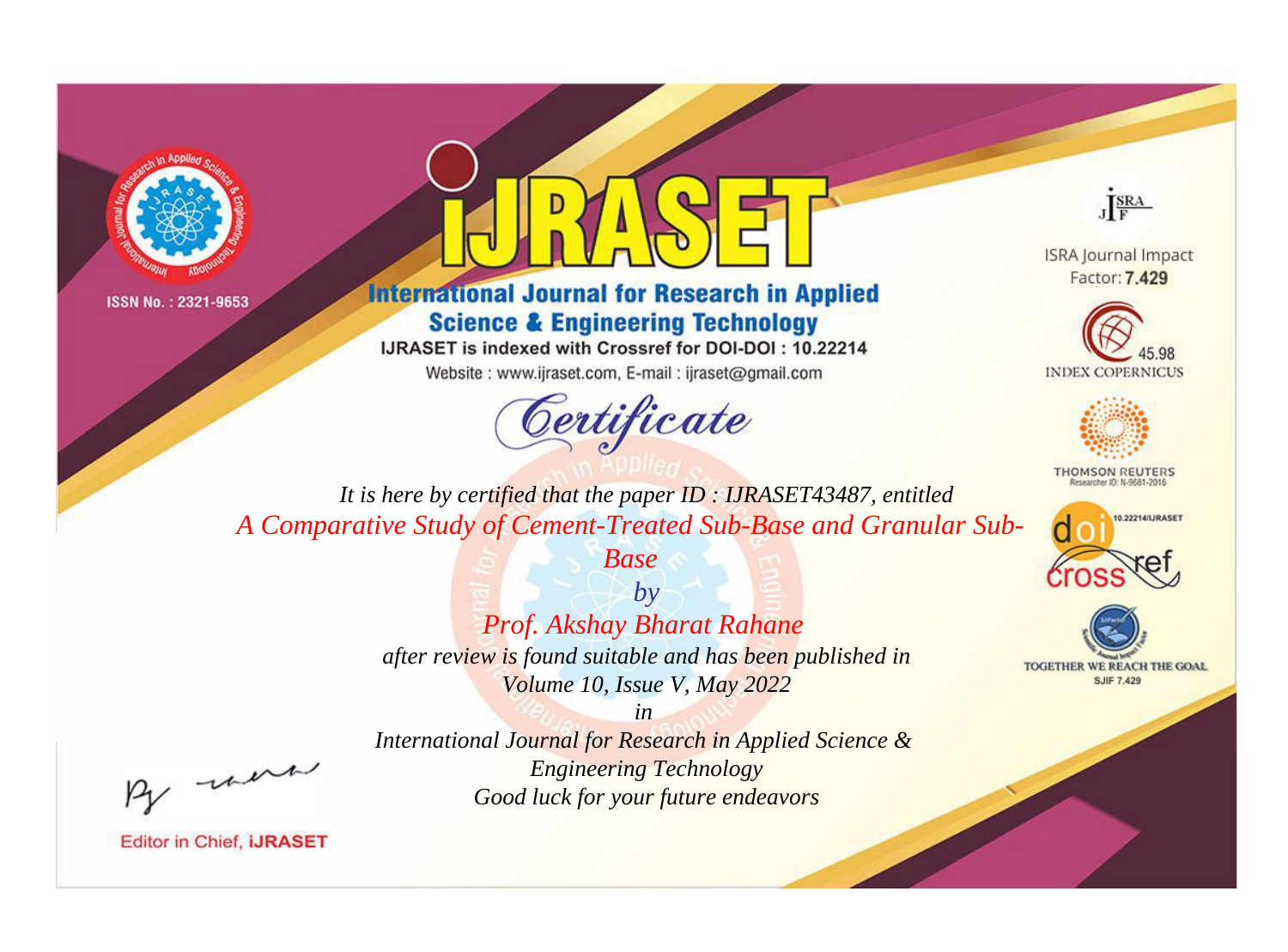



**International Journal for Research in Applied Science & Engineering Technology** 

IJRASET is indexed with Crossref for DOI-DOI: 10.22214

Website: www.ijraset.com, E-mail: ijraset@gmail.com





**ISRA Journal Impact** Factor: 7.429





**THOMSON REUTERS** 



TOGETHER WE REACH THE GOAL **SJIF 7.429** 

*It is here by certified that the paper ID : IJRASET43487, entitled A Comparative Study of Cement-Treated Sub-Base and Granular Sub-*

*Base*

*by Ms. Sakshi Ashok More after review is found suitable and has been published in Volume 10, Issue V, May 2022*

, un

*International Journal for Research in Applied Science & Engineering Technology Good luck for your future endeavors*

*in*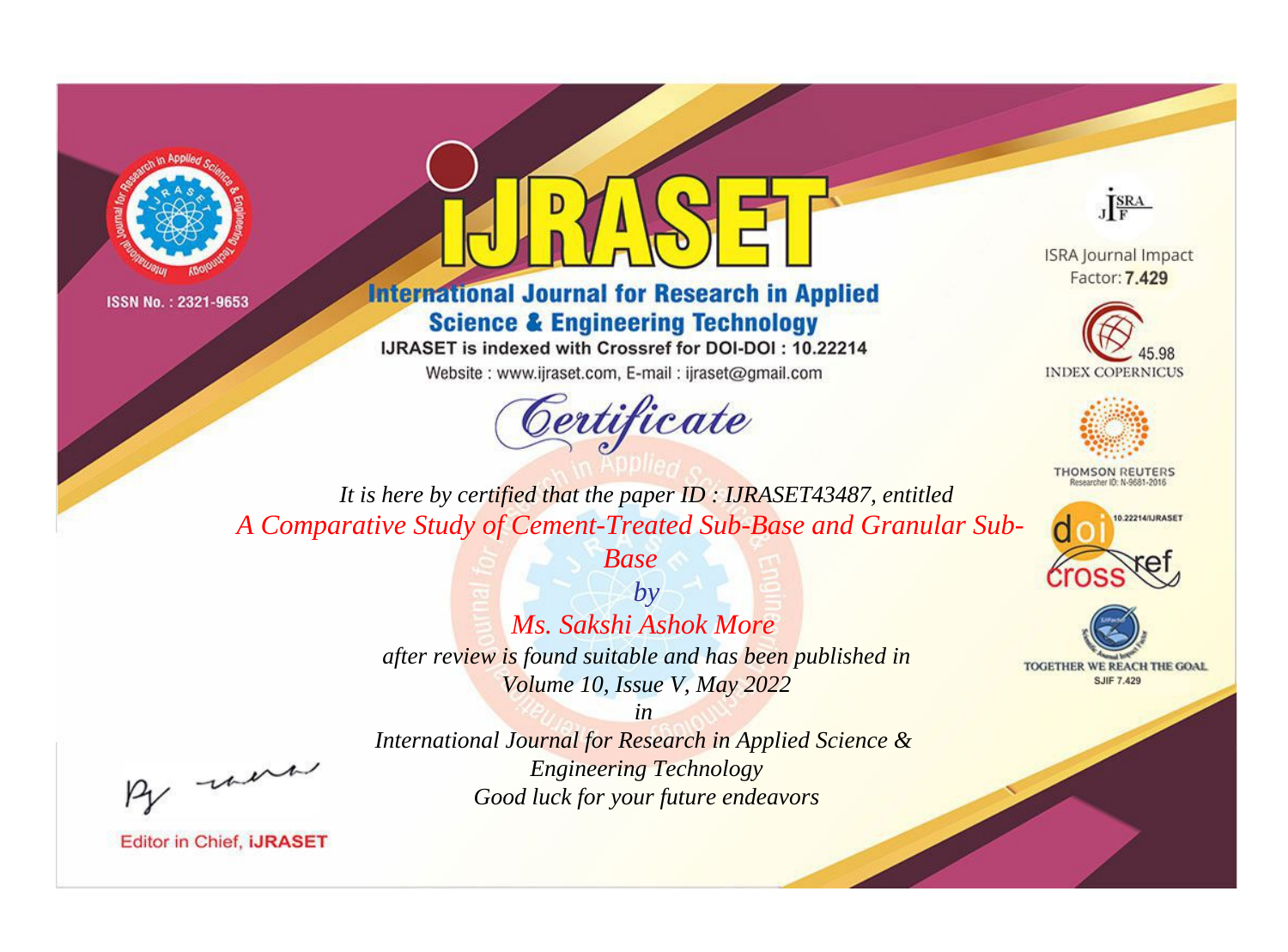



**International Journal for Research in Applied Science & Engineering Technology** 

IJRASET is indexed with Crossref for DOI-DOI: 10.22214

Website: www.ijraset.com, E-mail: ijraset@gmail.com





**ISRA Journal Impact** Factor: 7.429





**THOMSON REUTERS** 



TOGETHER WE REACH THE GOAL **SJIF 7.429** 

*It is here by certified that the paper ID : IJRASET43487, entitled A Comparative Study of Cement-Treated Sub-Base and Granular Sub-*

*Base*

*by Mr. Sanket Vasant Shinde after review is found suitable and has been published in Volume 10, Issue V, May 2022*

, un

*International Journal for Research in Applied Science & Engineering Technology Good luck for your future endeavors*

*in*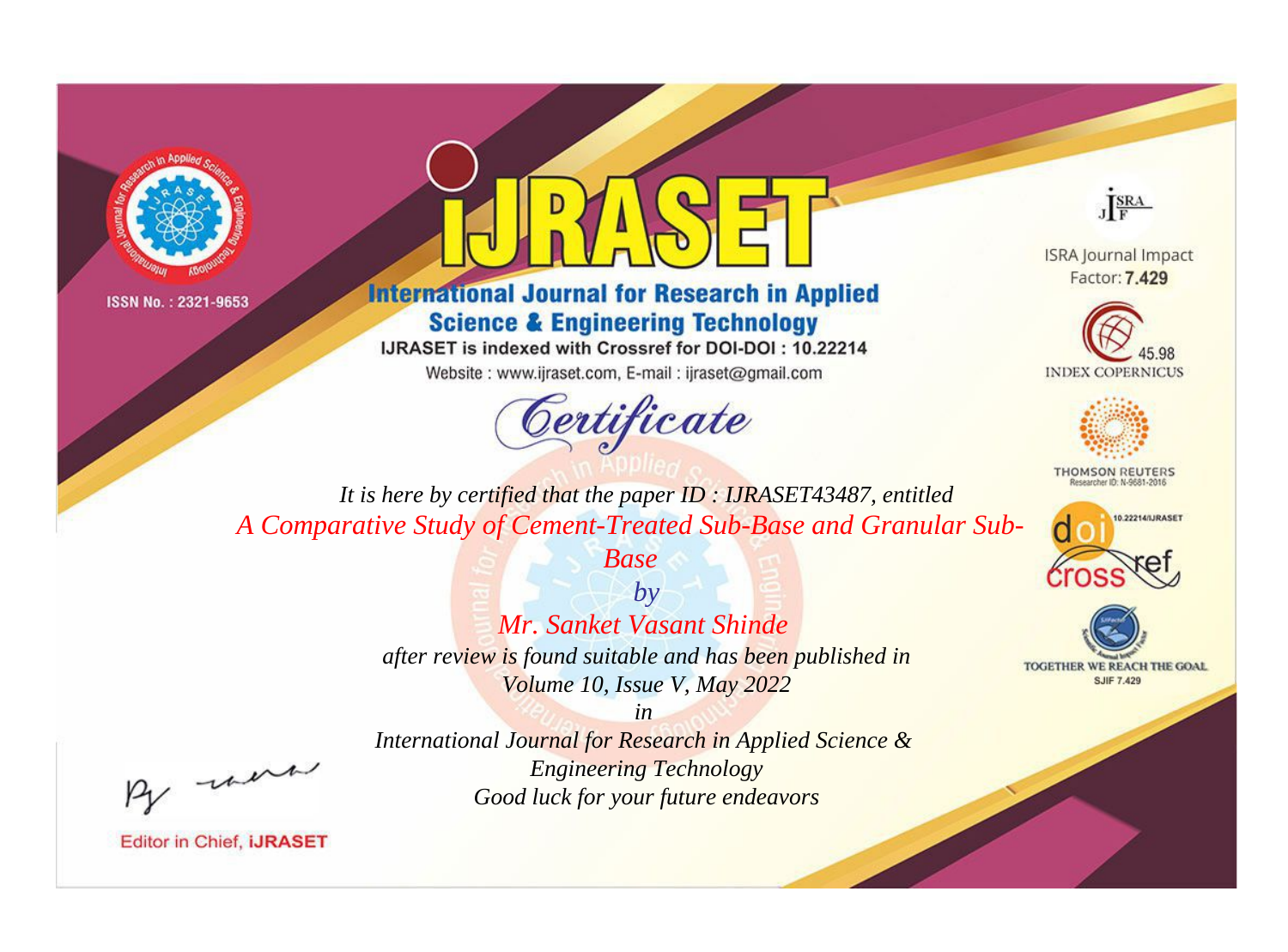



**International Journal for Research in Applied Science & Engineering Technology** 

IJRASET is indexed with Crossref for DOI-DOI: 10.22214

Website: www.ijraset.com, E-mail: ijraset@gmail.com





**ISRA Journal Impact** Factor: 7.429





**THOMSON REUTERS** 



TOGETHER WE REACH THE GOAL **SJIF 7.429** 

*It is here by certified that the paper ID : IJRASET43487, entitled A Comparative Study of Cement-Treated Sub-Base and Granular Sub-*

*Base*

*by Ms. Shivani Vilas Daundkar after review is found suitable and has been published in Volume 10, Issue V, May 2022*

, were

*International Journal for Research in Applied Science & Engineering Technology Good luck for your future endeavors*

*in*